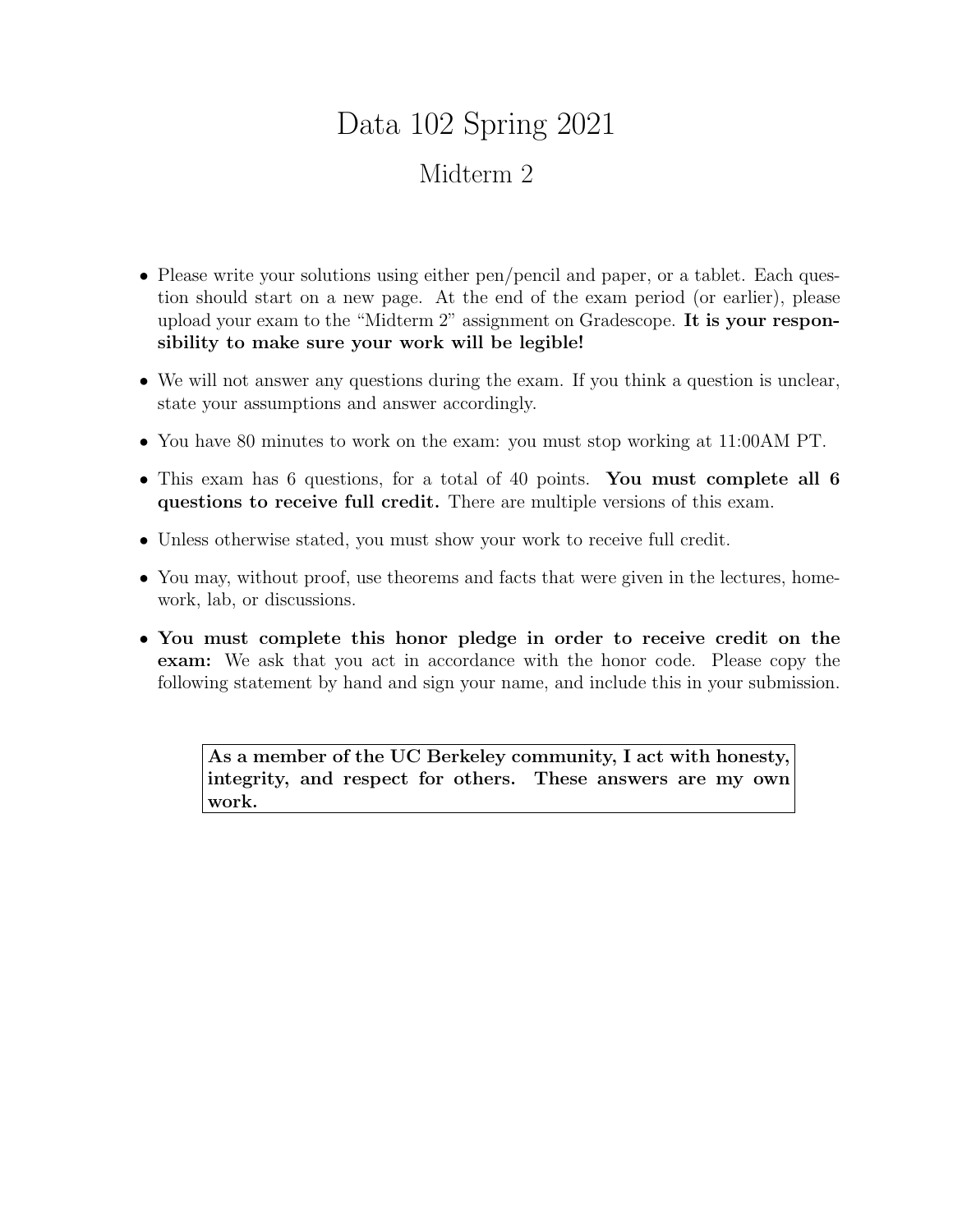- 0. Make sure you complete the honor pledge on the previous page.
- 1. (5 points) Nonparametric methods.
	- (a) (1 point) (True/False) When training a random forest, each tree is trained with the same features, but in a different order.

Solution: False.

(b) (1 point) (True/False) Techniques like LIME use a simple, interpretable model to approximate a more complex model.

Solution: True.

(c) (1 point) (True/False) If there are nonlinear interactions between the input variables and a binary output label, then there is no way to use logistic regression to model the relationship between them.

Solution: False. We can use nonlinear functions of the input variables as additional features.

(d) (1 point) (True/False) Backpropagation is an algorithm that is only used for training neural networks.

Solution: False.

(e) (1 point) (True/False) When thinking about the bias-variance tradeoff, logistic regression has higher bias than a decision tree (with no depth limit).

Solution: True. Logistic regression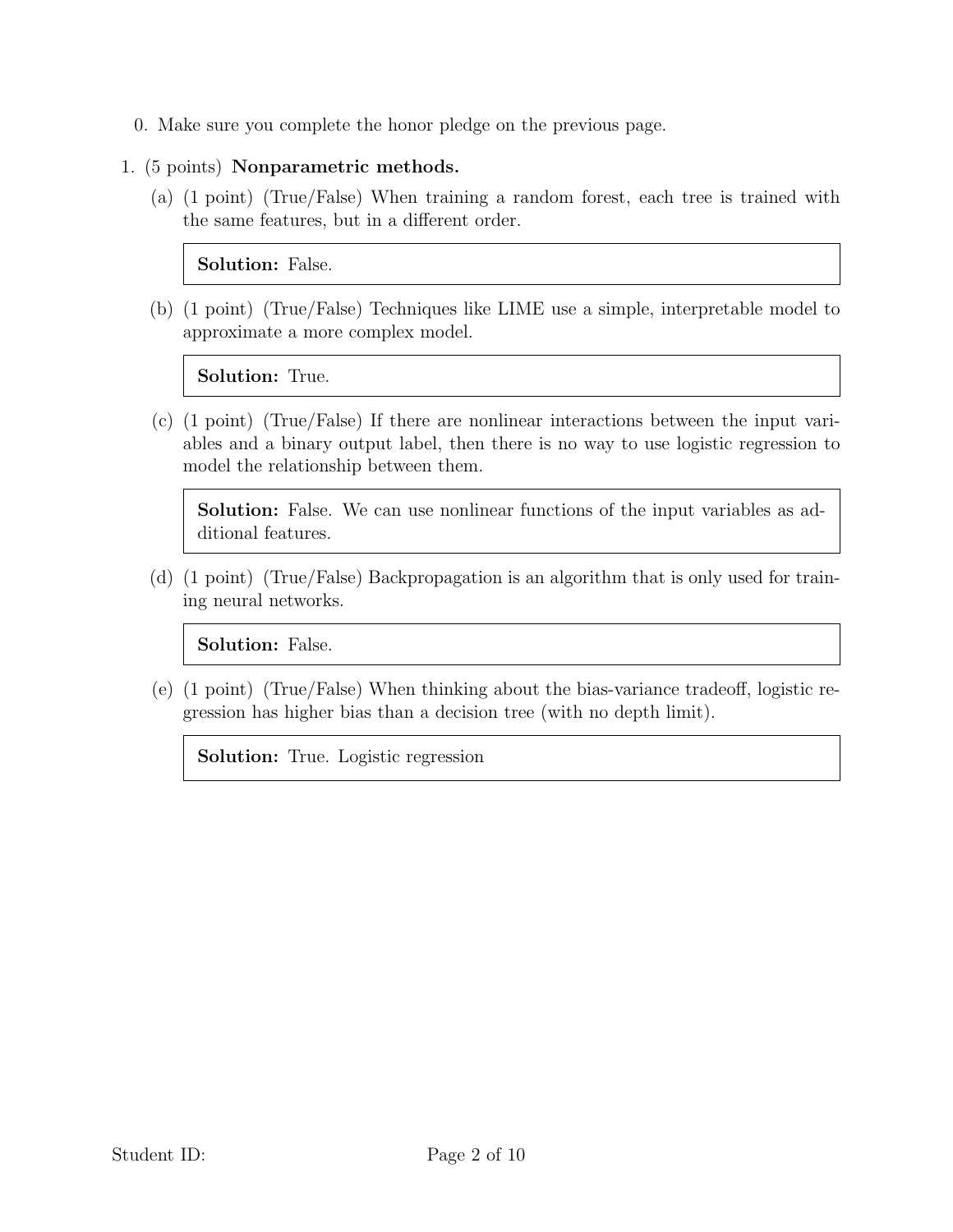2. (15 points) Causal inference. You are working with a developmental economist to understand the effect of free school lunches on school attendance. To study this, the economist conducted a completely randomized experiment that randomized Grade 5 students into receiving a free lunch  $(T = 1)$  or not  $(T = 0)$ , and then observed whether they attended school  $(Y = 1)$  or not  $(Y = 0)$ . The results are reported in the following table.

|       | $= 0$ | $=$ |
|-------|-------|-----|
| $= 0$ | 100   | 50  |
| =     | 700   | 450 |

Table 1: Grade 5 students

(a) (2 points) Compute the Neyman (difference-in-means) estimate for the average treatment effect (ATE) of school lunches on school attendance for Grade 5 students.

#### Solution:  $\hat{\tau} =$ 1  $n_1$  $\sum$  $T_i=1$  $Y_{i,obs} - \frac{1}{\cdot}$  $n_0$  $\sum$  $T_i=0$  $Y_{i,obs}$ = 450 500  $-\frac{700}{000}$ 800  $= 0.025.$

(b) (1 point) Write one sentence of plain English interpreting the ATE. Your answer should be understandable to a general audience, and should make the strongest valid conclusion that you can. Hint: What is the effect of receiving a free school lunch?

Solution: Receiving a free school lunch increases the probability of attending school by 2.5%.

- (c) (1 point) We compute a 95% confidence interval for the true ATE using the Neyman variance. If the interval does not contain 0, which of the following null hypotheses can we reject (at the 95% level)? Select all that apply (or write "none").
	- A. Fisher's strong null hypothesis
	- B. Neyman's weak null hypothesis

Solution: Both A and B.

(d) (2 points) The economist simultaneously did a completely randomized experiment on Grade 6 students, with the results reported in Table 2.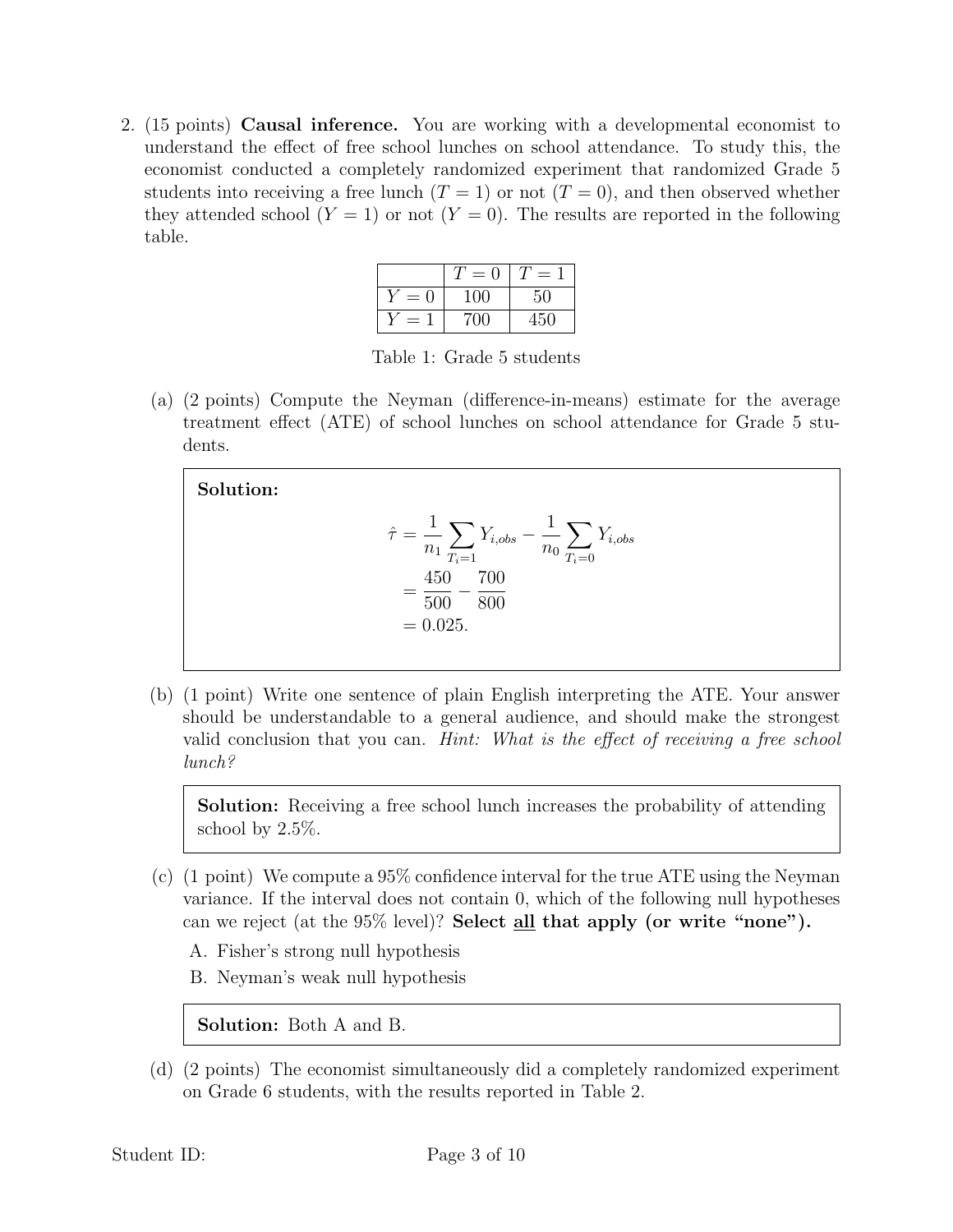|   | 0<br>$=$ |     |
|---|----------|-----|
| = | 200      | 200 |
|   | 300      | 300 |

Table 2: Grade 6 students

For the rest of this question, we investigate the results using a super-population framework. We introduce a covariate X such that  $X = 1$  for students in Grade 6, and  $X = 0$  for students in Grade 5. Compute the estimated propensity score function  $\hat{e}(x)$  for  $x = 0, 1$ .

Solution:  
\n
$$
\hat{e}(0) = \frac{50 + 450}{(100 + 700) + (50 + 450)} = \frac{5}{13}
$$
\n
$$
\hat{e}(1) = \frac{500}{500 + 500} = \frac{1}{2}.
$$

(e)  $(2 \text{ points})$  Is X (which grade a student is in) a confounding variable? In one sentence, explain why or why not.

Solution: Yes. It affects both the treatment probability, as well as the outcome  $Y$ .

(f) (2 points) Does the unconfoundedness assumption hold? In one sentence, explain why or why not.

Solution: Yes. The unconfoundedness assumption is that

 ${Y(1), Y(0)} \perp T|X.$ 

This is true because receiving free school lunches (treatment) is randomized within each grade.

(g) (2 points) The next two parts are about the inverse-propensity weighting (IPW) estimate for the average treatment effect (ATE) of school lunches on school attendance for the combined population of Grade 5 and 6 students. The estimate has the form.

$$
\hat{\tau}_{IPW} = \frac{1}{n} \left( \frac{A}{\hat{e}(0)} + \frac{B}{\hat{e}(1)} - \frac{C}{1 - \hat{e}(0)} - \frac{D}{1 - \hat{e}(1)} \right). \tag{1}
$$

What are the values of  $A, B, C$  and  $D$ ?

**Solution:**  $A = 450$ ,  $B = 300$ ,  $C = 700$ ,  $D = 300$ .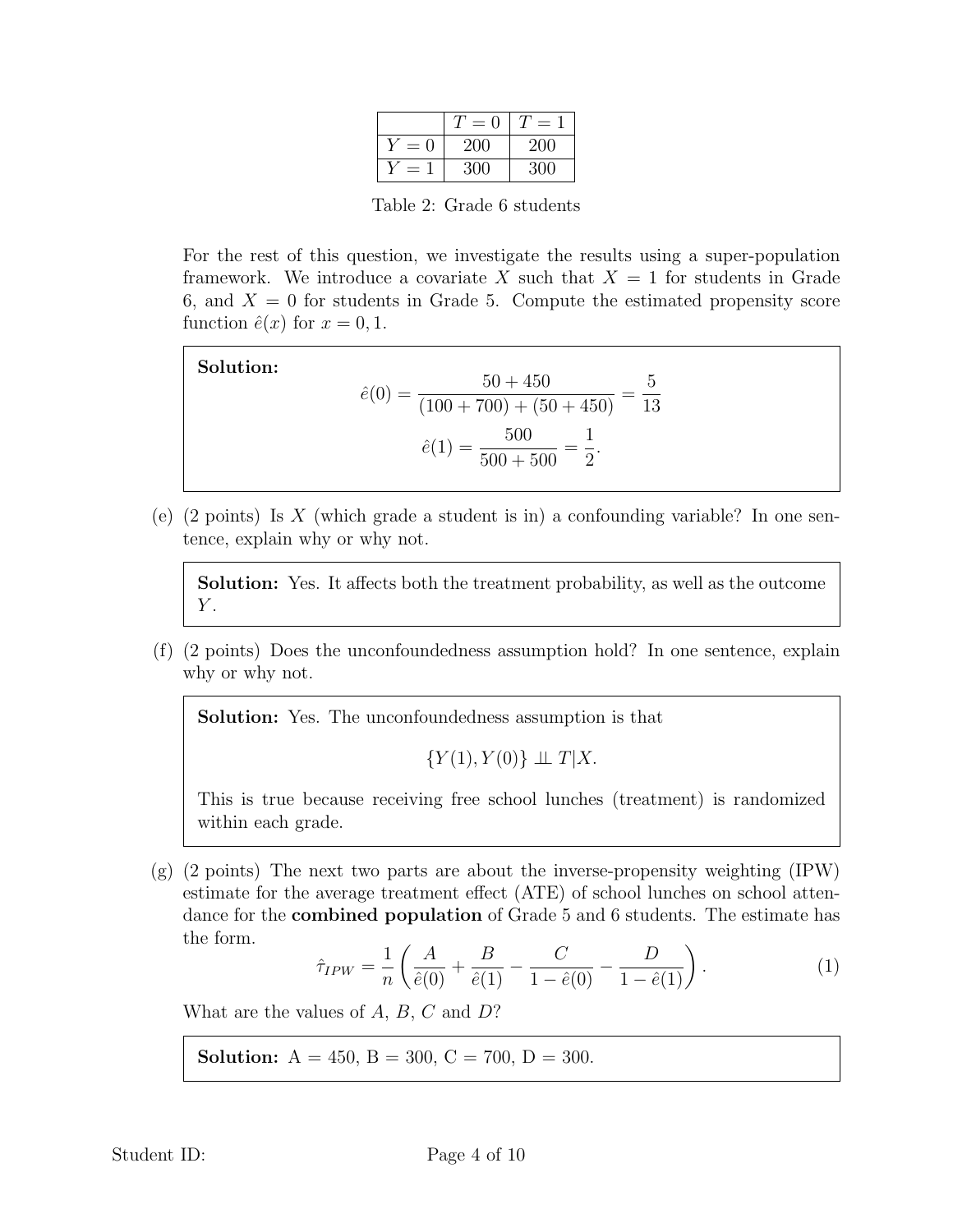(h) (1 point) What is the value of n in equation (1)?

**Solution:**  $1300 + 1000 = 2300$ .

- (i) (2 points) Denote your answer in (a) using  $\hat{\tau}_5$ , and denote the Neyman estimate for the corresponding ATE computed over Table 2 using  $\hat{\tau}_6$ . The economist proposes four estimates for the average treatment effect (ATE) of school lunches on school attendance for the combined population of Grade 5 and 6 students. They are as follows.
	- (A) The IPW estimate from part (g) (Equation (1)).
	- (B) Add up the counts in Tables 1 and 2 and compute the Neyman estimate for the ATE using the resulting table.
	- (C)  $\frac{1}{2}\hat{\tau}_5 + \frac{1}{2}$  $rac{1}{2}\hat{\tau}_6$ .
	- (D)  $(1 w)\hat{\tau}_5 + w\hat{\tau}_6$ , where  $w = \mathbb{P}(X = 1)$ .

Which of these estimates are unbiased for the true ATE? Select all that apply (or write "none").

Solution: A and D.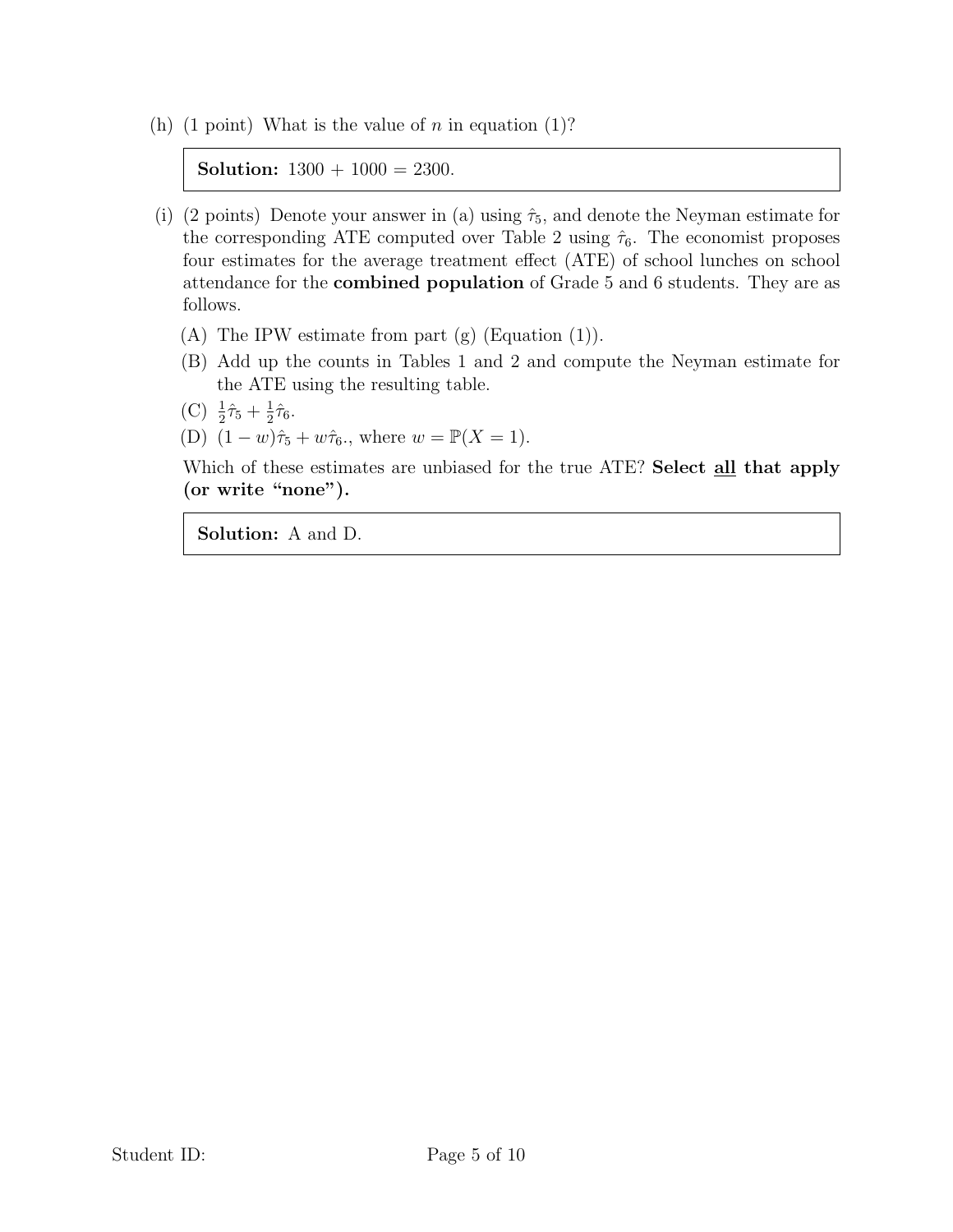## 3. (3 points) Instrumental variables.

Consider the linear structural model

$$
Y = \alpha + \tau Z + \beta X + \epsilon,
$$
  

$$
Z = \alpha' + \gamma W + \beta' X + \delta.
$$

We wish to estimate the treatment effect  $\tau$  of Z on Y using W as an instrumental variable. In order for  $W$  to be valid instrumental variable, we need some assumptions on Y, Z and W and X. For each of the quantities below, specify whether it **must** be zero (= 0), must be nonzero ( $\neq$  0), or does not matter.

- $(i) \text{Cov}(W, Y)$
- (ii)  $Cov(W, X)$
- (iii)  $Cov(W, Z)$
- $(iv) Cov(W, \epsilon)$
- (v)  $\text{Cov}(W, \delta)$

**Solution:**  $Cov(W, Y)$  does not matter.  $Cov(W, X) = 0.$  $Cov(W, Z) \neq 0.$  $Cov(W, \epsilon) = 0.$  $Cov(W, \delta) = 0.$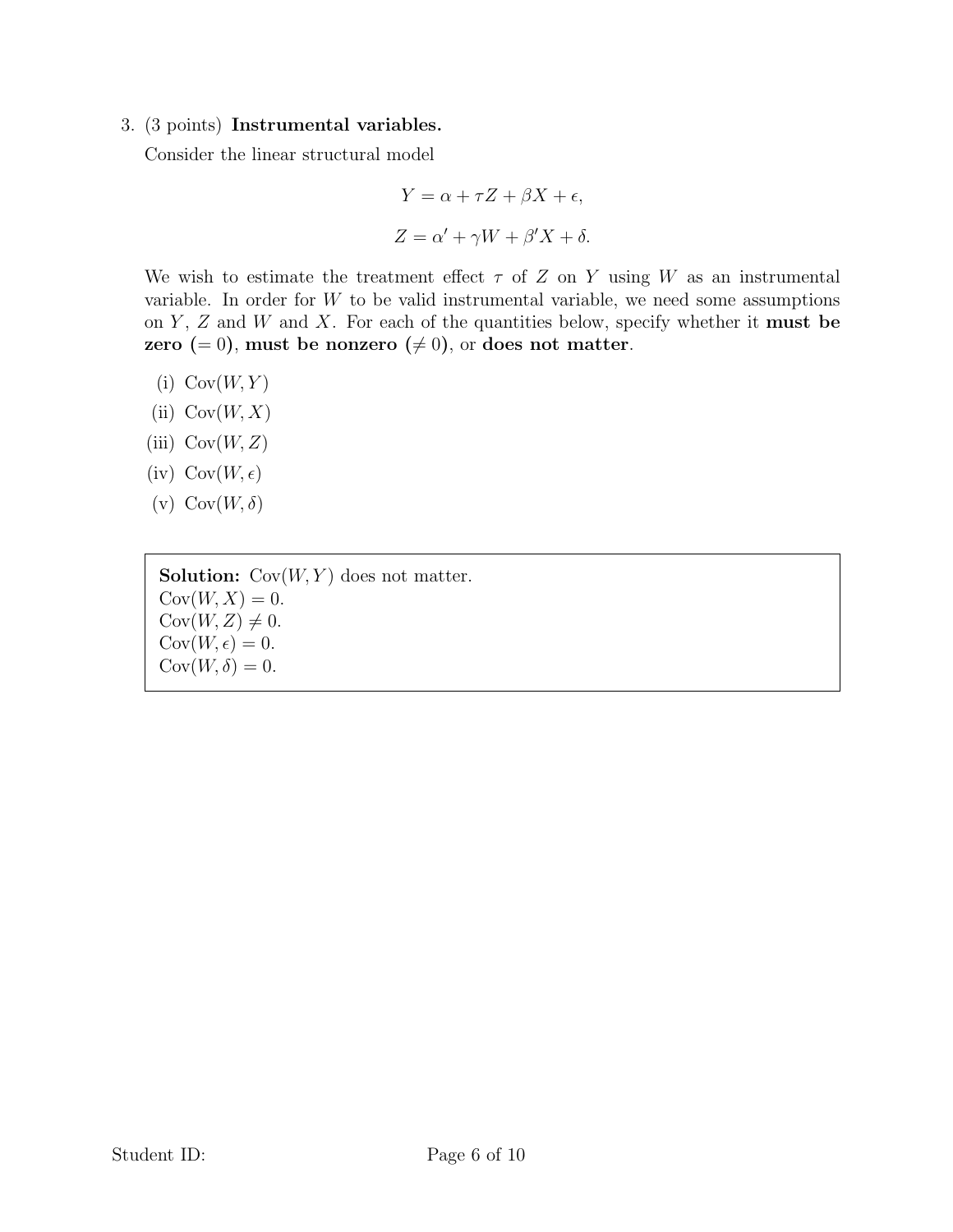- 4. (4 points) Concentration inequalities. Let  $X_1, X_2, \ldots, X_n$  be independent, identically distributed (i.i.d.) random variables, each with mean 0, and having the same distribution as a  $\sigma$ -sub-Gaussian random variable X. Let  $S_n = \sum_{i=1}^n X_i$ .
	- (a) (2 points) Suppose we are told (only for this part of the question) that  $X$  is bounded between  $-a$  and a. Based on this information, what is a valid value for  $\sigma^2$ ? State the smallest possible valid value.

Solution: From Hoeffding's lemma, we have  $\mathbb{E}[e^{\lambda X}] \le \exp(\lambda^2(a - (-a))^2/8) = \exp(\lambda^2 a^2/2).$ Hence  $\sigma^2 = a^2$ .

(b) (2 points) By Hoeffding's inequality, we have

$$
\mathbb{P}(|S_n| > t) \le \exp\left(-\frac{t^2}{2n\sigma^2}\right). \tag{2}
$$

Which of the following changes can we **make** to the assumptions and still guarantee that inequality (2) still hold? Select all that apply (or write "none").

- (A)  $X_1, \ldots, X_n$  are not identically distributed.
- (B)  $X_1, \ldots, X_n$  are not independent.
- (C) We have  $\mathbb{E}[X_i] = \mu_i$  (not necessarily 0) for each  $i = 1, ..., n$ , but  $\sum_{i=1}^n \mu_i = 0$ .
- (D) Each  $X_i$  is  $\sigma_i$ -sub-Gaussian (not necessarily all the same), with  $\sum_{i=1}^n \sigma_i^2 = n\sigma^2$ .

Solution: A, C and D.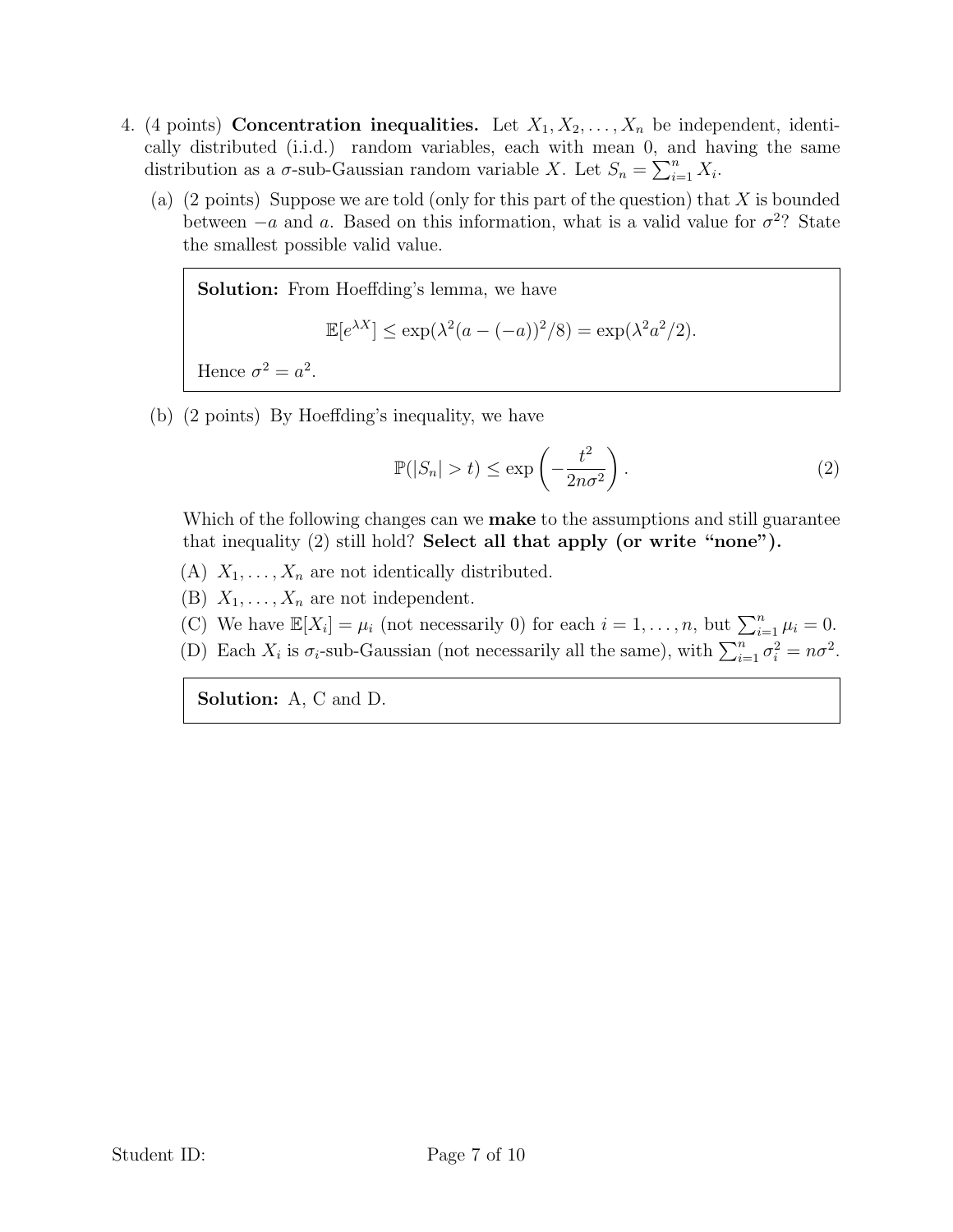5. (8 points) **Bandit Algorithms.** Consider a bandit environment with  $K = 2$  arms, with 1-sub-Gaussian arm reward distributions  $P_a$  and means  $\mu_a$  for  $a = 1, 2$ . Assume that arm 1 is the optimal arm (i.e.,  $\mu_1 > \mu_2$ ), and so we may define the suboptimality  $\text{gap } \Delta = \mu_1 - \mu_2.$ 

A learner has already played 7 rounds. We are told they pulled arm 1 a total of 2 times, and arm 2 a total of 5 times.

- (a) (2 points) Which of the following are possible policies that the the learner was following? Select all that apply (or write "none").
	- (A) The upper confidence bound algorithm (UCB).
	- (B) Explore-then-commit (ETC) with 3 rounds of exploration  $(m = 3)$ .
	- (C) Thompson-sampling (TS).

Solution: A and C.

(b) (2 points) Suppose the learner was following a deterministic strategy (i.e. the arm choices were determined before the start of the algorithm. We still assume arms 1 and 2 were pulled 2 and 5 times respectively.) As usual, denote the observed average reward for each arm by  $\hat{\mu}_a = \frac{1}{T_a}$  $\frac{1}{T_a(7)} \sum_{s=1}^{7} X_s \mathbf{1}(A_s = a)$  for  $a = 1, 2$ . Using Hoeffding's inequality, we compute the following probability bound:

$$
\mathbb{P}(\hat{\mu}_1 - \hat{\mu}_2 > t) \le \exp\left(-\frac{(t+A)^2}{B}\right).
$$

What are the values for A and B? Express your answer in terms of  $\mu_1, \mu_2$ , and  $\Delta$ .

**Solution:** First, note that  $\mathbb{E}[\hat{\mu}_1 - \hat{\mu}_2] = \Delta$ . Using the exercise at the end of Section 9 in the notes, we have

$$
\mathbb{P}(\hat{\mu}_1 - \hat{\mu}_2 - \Delta > u) \le \exp\left(-\frac{u^2}{2(1/2 + 1/5)}\right).
$$

Substituting  $t = u + \Delta$ , we get

$$
\mathbb{P}(\hat{\mu}_1 - \hat{\mu}_2 > t) \le \exp\left(-\frac{(t - \Delta)^2}{2(1/2 + 1/5)}\right).
$$

(c) (2 points) Suppose we were running Thompson Sampling with Gaussian priors and likelihoods. For concreteness, suppose  $\mu_1 = 5$ ,  $\mu_2 = 3$ ,  $\hat{\mu}_1(7) = 4.1$  and  $\hat{\mu}_2(7) = 2.5$ . Let  $\mathcal{N}(z_a, v_a^2)$  be the prior for arm  $a = 1, 2$ . For each of the following parameters, we have suggested a number of possible values. For each parameter, choose the **one** option that maximizes the probability of pulling arm 1 in the next (eighth) round.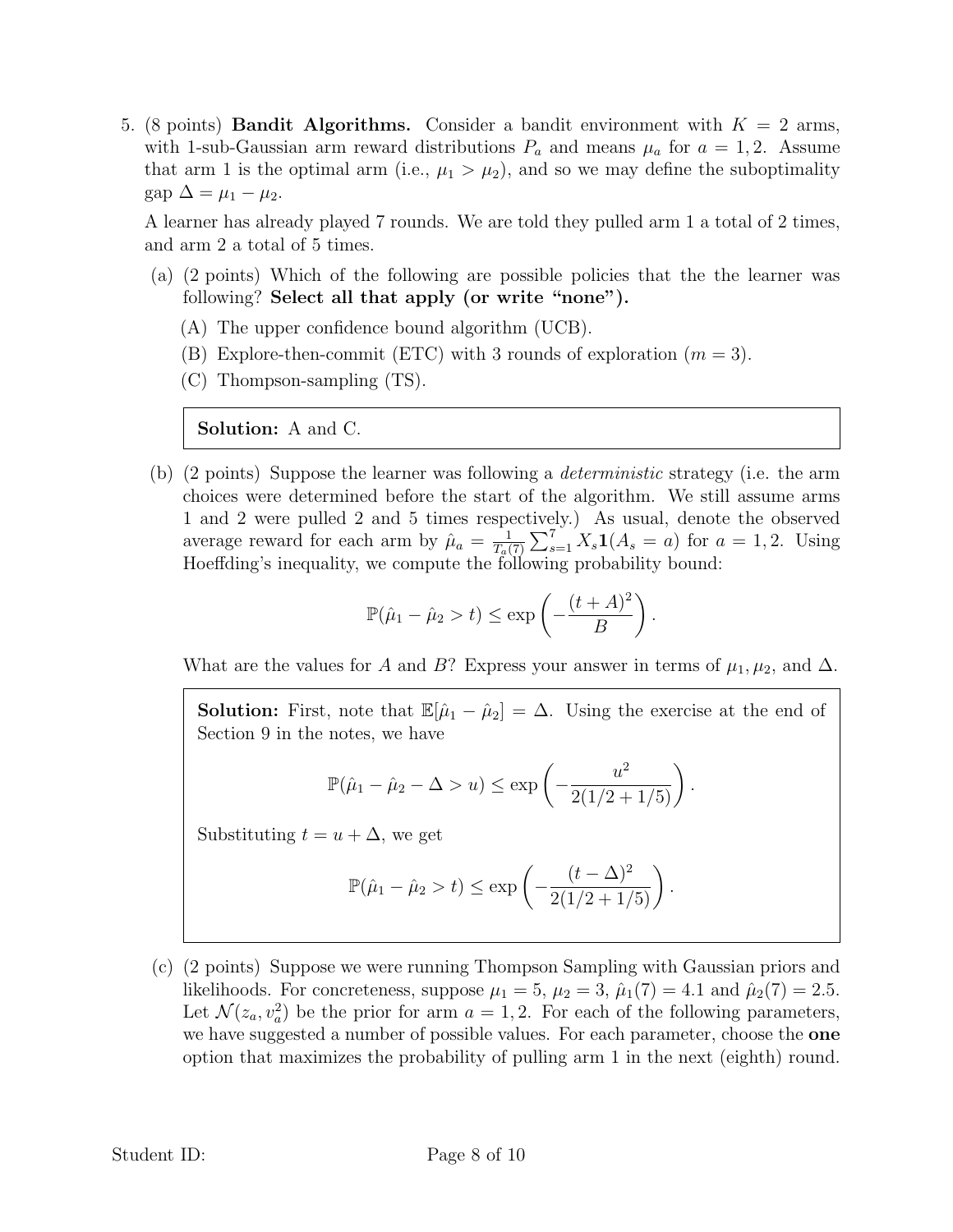| $z_1$ :   | $-10,$ | 4.1, | 5. | 10 |
|-----------|--------|------|----|----|
| $z_2$ :   | $-10,$ | 2.5, | 3, | 10 |
| $v_1^2$ : | 0.05,  | 10   |    |    |
| $v_2^2$ : | 0.05,  | 10   |    |    |

For example, if you chose a value of 10 for all parameters, your solution might look like:  $z_1 = 10$ ,  $z_2 = 10$ ,  $v_1^2 = 10$ ,  $v_2^2 = 10$ . (This is not necessarily the correct answer, just an example.)

Solution: We want to choose a prior that is certain that arm 1 has a higher reward than arm 2. Hence, we choose  $z_1$  to be the largest possible value,  $z_2$ to be the smallest possible value, and  $v_1^2$  and  $v_2^2$  to be small. In other words,  $z_1 = 10, z_2 = -10, v_1^2 = v_2^2 = 0.05.$ 

(d) (2 points) A very risk-averse data scientist has proposed the following lower confidence bound algorithm. Define the lower confidence bound

$$
LCB_a(t, \delta) = \hat{\mu}_a(t) - \sqrt{\frac{2 \log(1/\delta)}{T_a(t)}}
$$

At each round  $t$ , the learner selects:

$$
A_t = \begin{cases} t & t \leq K \\ \operatorname{argmax}_{a=1,\dots,K} \operatorname{LCB}_a(t-1,1/t^3) & t > K. \end{cases}
$$

Does this algorithm have logarithmic regret? Explain why or why not. You don't need to provide a full proof, but you must provide a convincing explanation.

Solution: No, this algorithm has linear regret. This is because if we get unlucky with the best arm, its lower confidence bound may always be lower than the lower confidence bound of a suboptimal arm, which increases the more times we pull it.